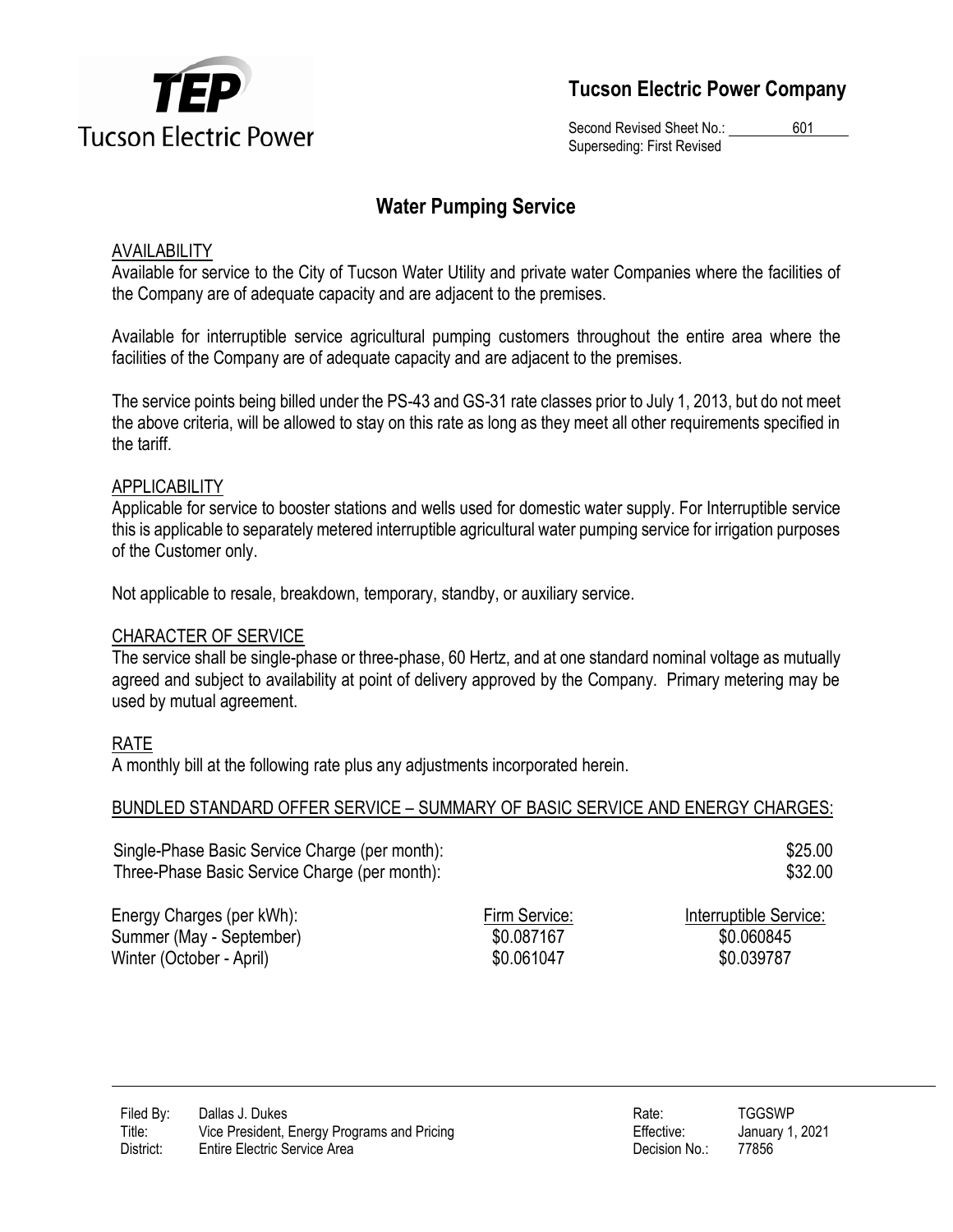

Second Revised Sheet No.: 601 - 1 Superseding: First Revised

| Power Supply Charges (per kWh):                                                                                       | Firm Service: | Interruptible Service: |
|-----------------------------------------------------------------------------------------------------------------------|---------------|------------------------|
| Base Power Supply Summer (May - September)                                                                            | \$0.031989    | \$0.028634             |
| Base Power Supply Winter (October - April)                                                                            | \$0.029004    | \$0.026226             |
| The Power Supply Charge is the sum of the Base Power Supply Charge and the Purchased Power and Fuel Adjustment Clause |               |                        |

The Power Supply Charge is the sum of the Base Power Supply Charge and the Purchased Power and Fuel Adjustment Clause (PPFAC), a per kWh adjustment in accordance with Rider-1-PPFAC. PPFAC reflects increases or decreases in the cost to the Company for energy either generated or purchased above or below the base cost per kWh sold.

#### PRIMARY VOLTAGE DISCOUNT

A discount of 5% will be applied to the Delivery Charges (excluding the Basic Service Charge) and Power Supply Charges allowed from the above rates where Customer owns the transformers and service is metered at primary voltage.

### DIRECT ACCESS

A Customer's Direct Access bill will include all unbundled components except those services provided by a qualified third party. Those services may include Metering (Installation, Maintenance and/or Equipment), Meter Reading, Billing and Collection, Transmission and Generation. If any of these services are not available from a third party supplier and must be obtained from the Company, the rates for Unbundled Components set forth in this tariff will be applied to the Customer's bill.

### FOR DIRECT ACCESS: ARIZONA INDEPENDENT SCHEDULING ADMINISTRATOR (AZISA) CHARGE

A charge per kWh shall, subject to FERC authorization, be applied for costs associated with the implementation of the AZISA in Arizona.

# TEP STATEMENT OF CHARGES

For all additional charges and assessments approved by the Arizona Corporation Commission see the TEP Statement of Charges which is available on TEP's website at www.tep.com.

# TERMS AND CONDITIONS OF INTERRUPTIBLE SERVICE

- 1. Customer must furnish, install, own, and maintain at each point of delivery all necessary Company approved equipment which will enable the Company to interrupt service with its master control station.
- 2. Service may be interrupted by Company during certain periods of the day not exceeding six hours in any 24-hour period.
- 3. Company will endeavor to give Customer one hour notice of impending interruption; however, service may be interrupted without notice should Company deem such action necessary.
- 4. The interruptible load shall be separately served and metered and shall at no time be connected to facilities serving Customer's firm load. Conversely, the firm load shall be separately served and metered and shall at no time be connected to facilities serving Customer's interruptible load.
- 5. Company shall not be liable for any loss or damage caused by or resulting from any interruption of service.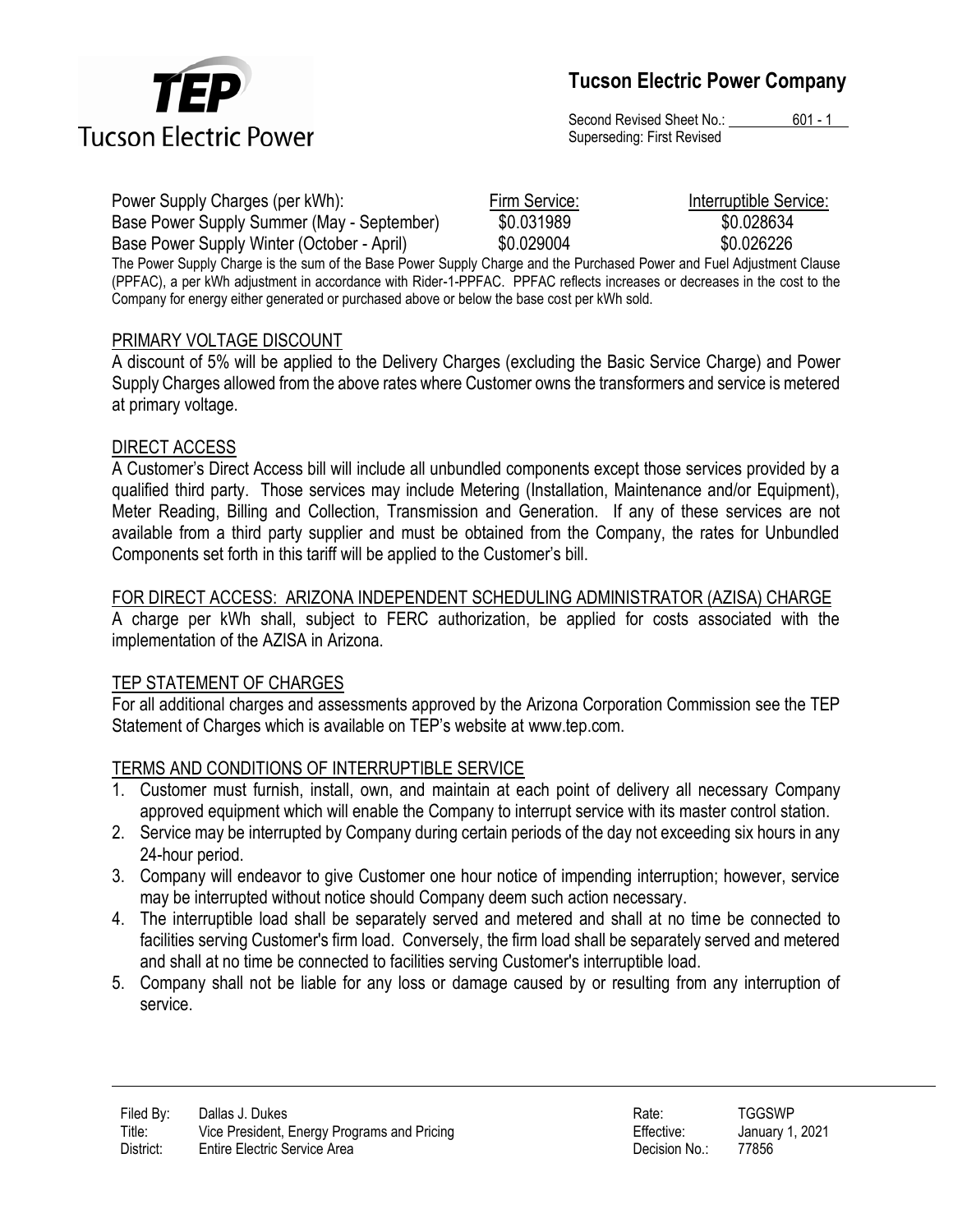



Second Revised Sheet No.: 601 - 2 Superseding: First Revised

## TAX CLAUSE

To the charges computed under the above rate, including any adjustments, shall be added the applicable proportionate part of any taxes or governmental impositions which are or may in the future be assessed on the basis of gross revenues of the Company and/or the price or revenue from the electric energy or service sold and/or the volume of energy generated or purchased for sale and/or sold hereunder.

#### RULES AND REGULATIONS

The standard Rules and Regulations of the Company as on file with the Arizona Corporation Commission shall apply where not inconsistent with this rate.

### ADDITIONAL NOTES

Additional charges may be directly assigned to a Customer based on the type of facilities (e.g., metering) dedicated to the Customer or pursuant to the Customer's contract, if applicable. Additional or alternate Direct Access charges may be assessed pursuant to any Direct Access fee schedule authorized.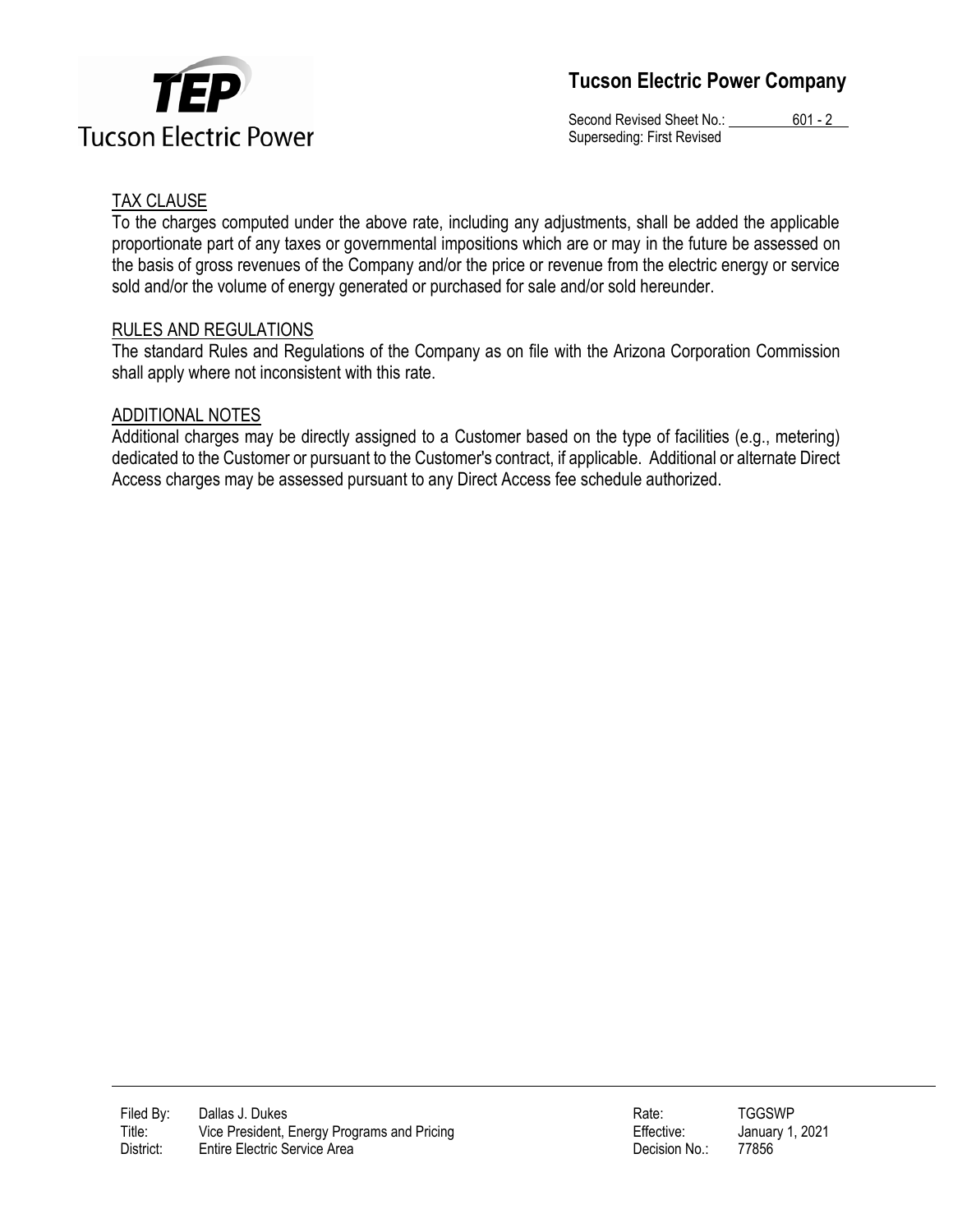

# **Tucson Electric Power Company**

Second Revised Sheet No.: 601 - 3 Superseding: First Revised

#### BUNDLED STANDARD OFFER SERVICE CONSISTS OF THE FOLLOWING UNBUNDLED COMPONENTS:

| Single-Phase Basic Service Charge (per month):<br><b>Meter Services</b><br><b>Meter Reading</b><br><b>Billing &amp; Collection</b><br><b>Customer Delivery</b><br>Total |                   | \$6.66<br>\$0.17<br>\$5.34<br>\$12.83<br>\$25.00            |
|-------------------------------------------------------------------------------------------------------------------------------------------------------------------------|-------------------|-------------------------------------------------------------|
| Three-Phase Basic Service Charge (per month):<br><b>Meter Services</b><br><b>Meter Reading</b><br><b>Billing &amp; Collection</b><br><b>Customer Delivery</b><br>Total  | Summer            | \$13.66<br>\$0.17<br>\$5.34<br>\$12.83<br>\$32.00<br>Winter |
| <b>Firm Service</b>                                                                                                                                                     | (May - September) | <u>(October - April)</u>                                    |
| Energy Charge (per kWh):                                                                                                                                                | \$0.027846        | \$0.001726                                                  |
| <b>Distribution Delivery</b><br><b>Generation Capacity</b>                                                                                                              | \$0.044031        | \$0.044031                                                  |
| <b>Fixed Must-Run</b>                                                                                                                                                   | \$0.005918        | \$0.005918                                                  |
| Transmission                                                                                                                                                            | \$0.007312        | \$0.007312                                                  |
| System Control & Dispatch                                                                                                                                               | \$0.000099        | \$0.000099                                                  |
| Reactive Supply and Voltage Control                                                                                                                                     | \$0.000390        | \$0.000390                                                  |
| <b>Regulation and Frequency Response</b>                                                                                                                                | \$0.000378        | \$0.000378                                                  |
| <b>Spinning Reserve Service</b>                                                                                                                                         | \$0.001026        | \$0.001026                                                  |
| <b>Supplemental Reserve Service</b>                                                                                                                                     | \$0.000167        | \$0.000167                                                  |
| Energy Imbalance Service: Currently charged pursuant to the Company's OATT                                                                                              |                   |                                                             |
| <u>Interruptible Service</u>                                                                                                                                            | Summer            | Winter                                                      |
| Energy Charge (per kWh):                                                                                                                                                | (May - September) | <u>(October – April)</u>                                    |
| <b>Distribution Delivery</b>                                                                                                                                            | \$0.026524        | \$0.005466                                                  |
| <b>Generation Capacity</b>                                                                                                                                              | \$0.019031        | \$0.019031                                                  |
| <b>Fixed Must-Run</b>                                                                                                                                                   | \$0.005918        | \$0.005918                                                  |
| Transmission                                                                                                                                                            | \$0.007312        | \$0.007312                                                  |
| System Control & Dispatch                                                                                                                                               | \$0.000099        | \$0.000099                                                  |
| Reactive Supply and Voltage Control                                                                                                                                     | \$0.000390        | \$0.000390                                                  |
| Regulation and Frequency Response                                                                                                                                       | \$0.000378        | \$0.000378                                                  |
| <b>Spinning Reserve Service</b>                                                                                                                                         | \$0.001026        | \$0.001026                                                  |
| <b>Supplemental Reserve Service</b>                                                                                                                                     | \$0.000167        | \$0.000167                                                  |
| Energy Imbalance Service: Currently charged pursuant to the Company's OATT                                                                                              |                   |                                                             |
|                                                                                                                                                                         |                   |                                                             |